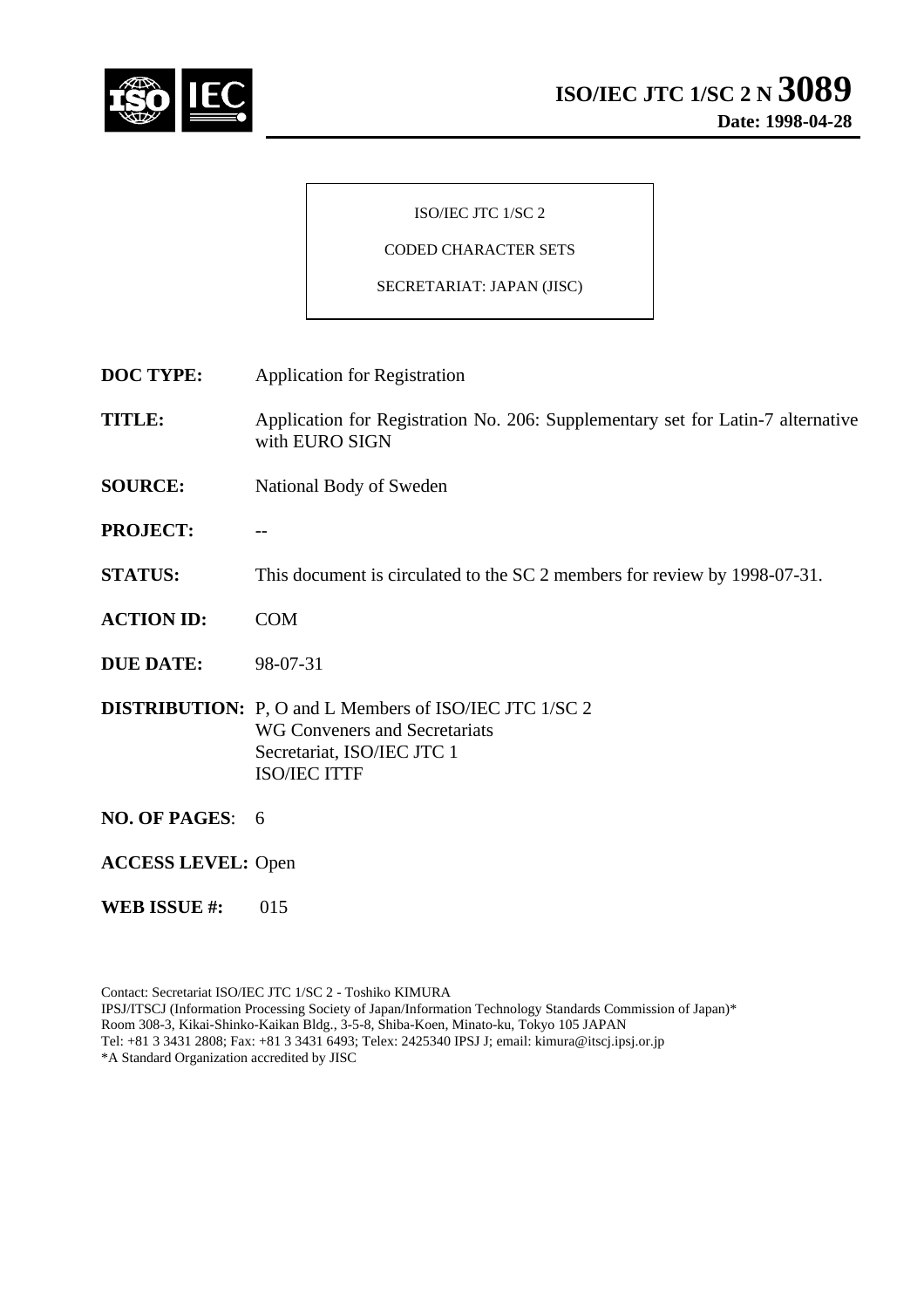| TYPE: 96-character graphic<br>character set |        | 206<br><b>REGISTRATION NUMBER:</b><br>DATE OF REGISTRATION: |
|---------------------------------------------|--------|-------------------------------------------------------------|
| <b>ESCAPE SEQUENCE</b>                      | GO:    |                                                             |
|                                             | G1:    | ESC 02/13 F                                                 |
|                                             | G2:    | ESC 02/14 F                                                 |
|                                             | G3:    | ESC 02/15 F                                                 |
|                                             | CO:    |                                                             |
|                                             | $C1$ : |                                                             |
|                                             |        |                                                             |

## NAME

Supplementary set for Latin-7 alternative with EURO SIGN

## **DESCRIPTION**

A set of 96 graphic characters for use as G1 set in a version of ISO/IEC 4873.

This set is intended primarily for use with the IRV of ISO/IEC 646 (ISO-IR 6), and is derived from the right-hand part of the ISO/IEC 8859-13 code table (ISO-IR 179) by replacement of the CURRENCY SIGN in pos 10/04 with the EURO SIGN.

## **SPONSOR**

ITS Information Technology Standardization, Sweden

## ORIGIN

ISO-IR 179 and ISO/IEC JTC 1/SC 2/WG 3 resolution M13.08 (1998-03-30)

## FIELD OF UTILISATION

Communication and processing of text by applications based on ISO/IEC 8859-13 when a requirement for the EURO SIGN character exists.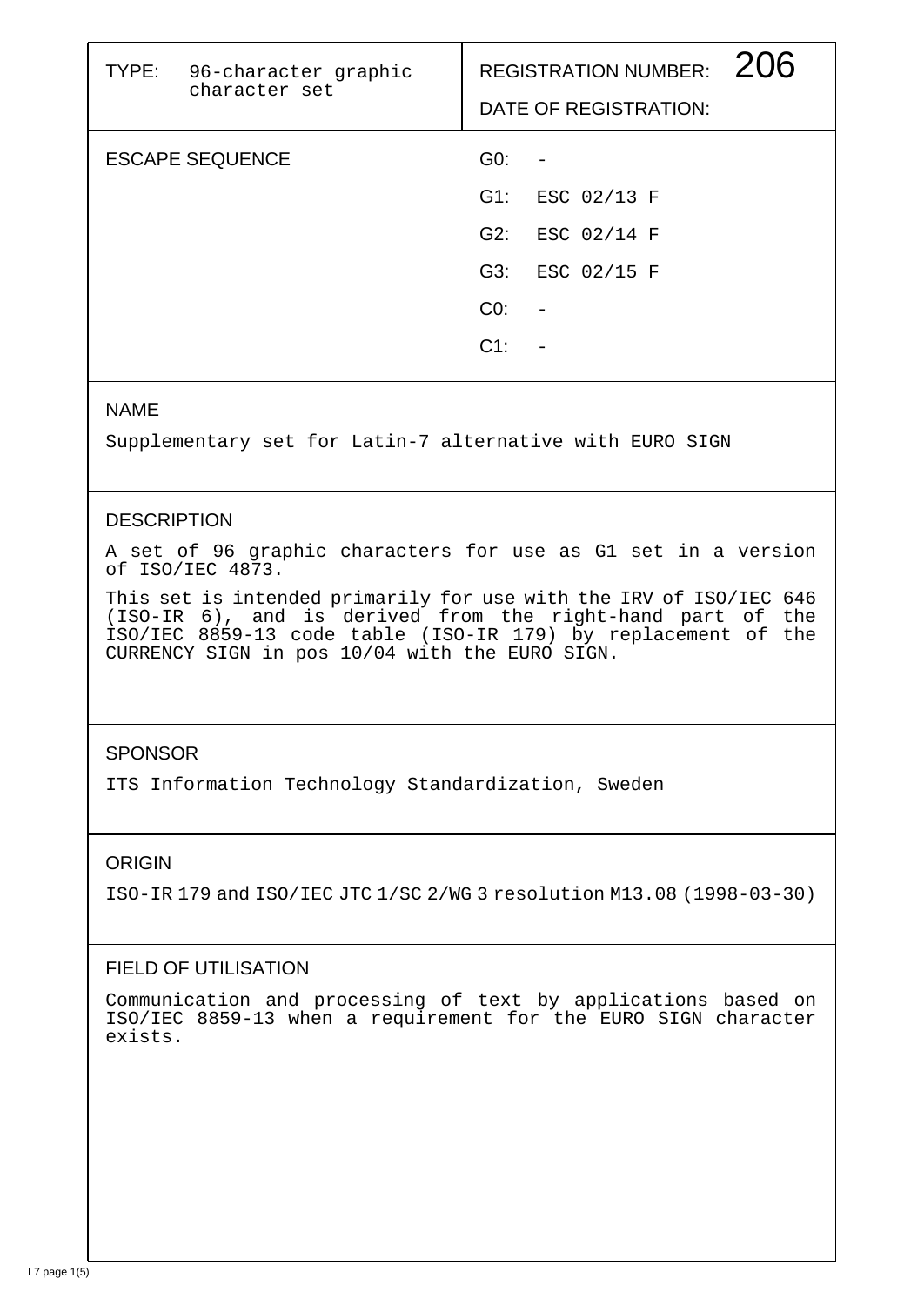|         |   |               |   | $b_8$                             | 1              | $\overline{1}$      | 1                                 | 1                                 | $\overline{1}$                   | $\overline{1}$                   |
|---------|---|---------------|---|-----------------------------------|----------------|---------------------|-----------------------------------|-----------------------------------|----------------------------------|----------------------------------|
|         |   |               |   | $\overline{b_7}$<br>$\mathsf b_6$ | n<br>1         | 0<br>$\overline{1}$ | $\overline{1}$<br>0               | $\overline{1}$<br>0               | $\overline{1}$<br>$\overline{1}$ | $\overline{1}$<br>$\overline{1}$ |
|         |   |               |   | $\overline{b_5}$                  | 0              | $\overline{1}$      | 0                                 | 1                                 | 0                                | 1                                |
| $ b_4 $ |   | $b_3 b_2 b_1$ |   |                                   | 10             | 11                  | 12                                | 13                                | 14                               | 15                               |
| 0       | 0 | 0             | 0 | 0<br>N                            | <b>NBSP</b>    | $\bullet$           | Ą                                 | $\overline{\check{\mathsf{S}}}$   | ą                                | š                                |
| 0       | 0 | 0             | 1 | 01                                | "              | $\pm$               | Į                                 | $\overline{\acute{\text{\bf N}}}$ | j                                | ń                                |
| 0       | 0 | 1             | 0 | 02                                | ¢              | $\overline{c}$      | A                                 | Ņ                                 | ā                                | ņ                                |
| 0       | 0 | 1             | 1 | 03                                | £              | 3                   | $\overline{\acute{C}}$            | Ó                                 | ć                                | ó                                |
| 0       | 1 | 0             | 0 | 04                                | €              | "                   | $\overline{\ddot{\mathsf{A}}}$    | Ō                                 | ä                                | ō                                |
| 0       | 1 | 0             | 1 | 05                                | "              | μ                   | Å                                 | $\overline{\tilde{0}}$            | å                                | õ                                |
| 0       | 1 | 1             | 0 | 06                                | ¦              | $\P$                | Ę                                 | $\overline{\ddot{\textbf{0}}}$    | ę                                | ö                                |
| 0       | 1 | 1             | 1 | 07                                | S              | Ξ                   | E                                 | ×                                 | $\bar{\mathbf{e}}$               | ÷                                |
| 1       | 0 | 0             | 0 | 08                                | Ø              | Ø                   | $\overline{\check{\mathfrak{c}}}$ | Ų                                 | č                                | Ų                                |
| 1       | 0 | 0             | 1 | 09                                | $\odot$        | 1                   | É                                 | Ł                                 | é                                | Ł                                |
| 1       | 0 | 1             | 0 | 10                                | Ŗ              | $\overline{\Gamma}$ | $\overline{z}$                    | Ś                                 | ź                                | ś                                |
| 1       | 0 | 1             | 1 | 11                                | ≪              | »                   | Ė                                 | Ū                                 | ė                                | ū                                |
| 1       | 1 | 0             | 0 | 12                                |                | $\frac{1}{4}$       | Ģ                                 | $\overline{\ddot{\textsf{U}}}$    | ģ                                | ü                                |
| 1       | 1 | 0             | 1 | 13                                | <b>SHY</b>     | ⅛                   | Ķ                                 | $\overline{\dot{Z}}$              | ķ                                | $\dot{\mathsf{z}}$               |
| 1       | 1 | 1             | 0 | 14                                | $^{\circledR}$ | $\frac{3}{4}$       | Ī                                 | $\overline{\check{\mathsf{Z}}}$   | ī                                | ž                                |
| 1       | 1 | 1             | 1 | 15                                | Æ              | æ                   | Ļ                                 | ß                                 | Ļ                                | ,                                |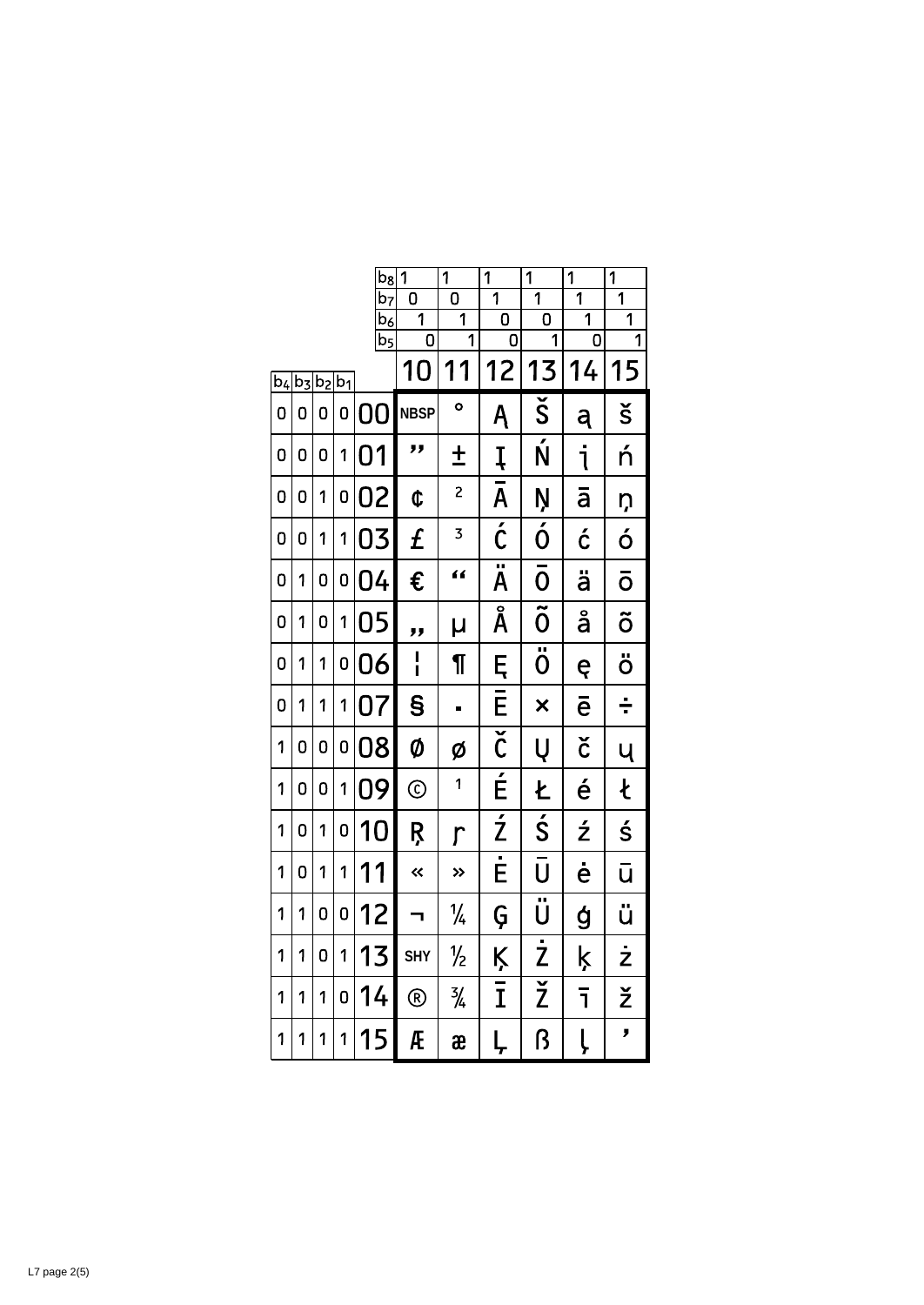| Pos.  | <b>Name</b>                                | <b>Note</b> |
|-------|--------------------------------------------|-------------|
| 10/00 | <b>NO-BREAK SPACE</b>                      |             |
| 10/01 | <b>RIGHT DOUBLE QUOTATION MARK</b>         |             |
| 10/02 | <b>CENT SIGN</b>                           |             |
| 10/03 | POUND SIGN                                 |             |
| 10/04 | <b>EURO SIGN</b>                           |             |
| 10/05 | <b>DOUBLE LOW-9 QUOTATION MARK</b>         |             |
| 10/06 | <b>BROKEN BAR</b>                          |             |
| 10/07 | <b>SECTION SIGN</b>                        |             |
| 10/08 | LATIN CAPITAL LETTER O WITH STROKE         |             |
| 10/09 | <b>COPYRIGHT SIGN</b>                      |             |
| 10/10 | LATIN CAPITAL LETTER R WITH CEDILLA        |             |
| 10/11 | LEFT-POINTING DOUBLE ANGLE QUOTATION MAR   |             |
| 10/12 | <b>NOT SIGN</b>                            |             |
| 10/13 | <b>SOFT HYPHEN</b>                         |             |
| 10/14 | <b>REGISTERED SIGN</b>                     |             |
| 10/15 | LATIN CAPITAL LETTER AE                    |             |
| 11/00 | <b>DEGREE SIGN</b>                         |             |
| 11/01 | PLUS-MINUS SIGN                            |             |
| 11/02 | <b>SUPERSCRIPT TWO</b>                     |             |
| 11/03 | <b>SUPERSCRIPT THREE</b>                   |             |
| 11/04 | LEFT DOUBLE QUOTATION MARK                 |             |
| 11/05 | <b>MICRO SIGN</b>                          |             |
| 11/06 | PILCROW SIGN                               |             |
| 11/07 | MIDDLE DOT                                 |             |
| 11/08 | LATIN SMALL LETTER O WITH STROKE           |             |
| 11/09 | <b>SUPERSCRIPT ONE</b>                     |             |
| 11/10 | LATIN SMALL LETTER R WITH CEDILLA          |             |
| 11/11 | RIGHT-POINTING DOUBLE ANGLE QUOTATION MARK |             |
| 11/12 | <b>VULGAR FRACTION ONE QUARTER</b>         |             |
| 11/13 | <b>VULGAR FRACTION ONE HALF</b>            |             |
| 11/14 | <b>VULGAR FRACTION THREE QUARTERS</b>      |             |
| 11/15 | LATIN SMALL LETTER AE                      |             |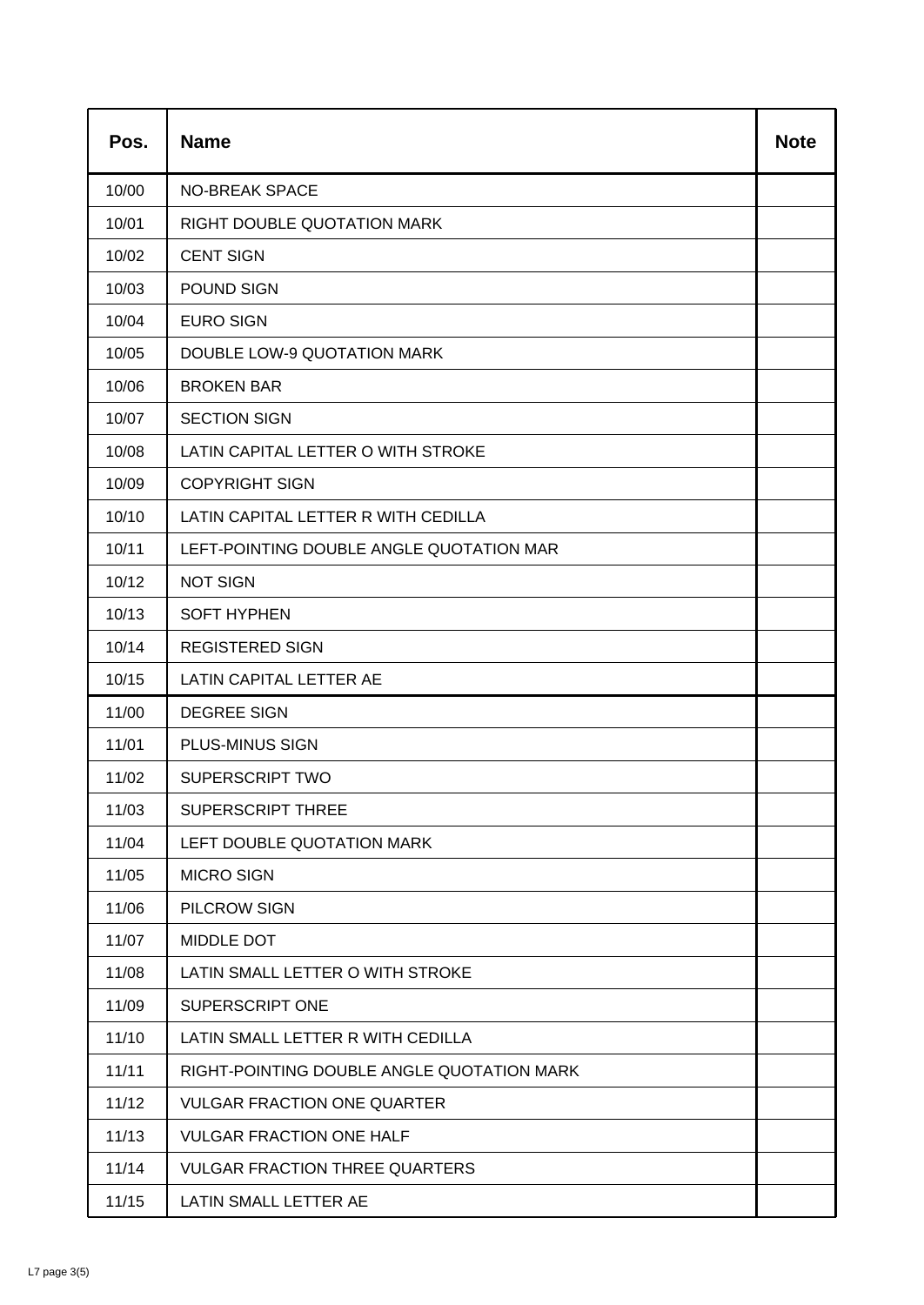| Pos.  | <b>Name</b>                            | <b>Note</b> |
|-------|----------------------------------------|-------------|
| 12/00 | LATIN CAPITAL LETTER A WITH OGONEK     |             |
| 12/01 | LATIN CAPITAL LETTER I WITH OGONEK     |             |
| 12/02 | LATIN CAPITAL LETTER A WITH MACRON     |             |
| 12/03 | LATIN CAPITAL LETTER C WITH ACUTE      |             |
| 12/04 | LATIN CAPITAL LETTER A WITH DIAERESIS  |             |
| 12/05 | LATIN CAPITAL LETTER A WITH RING ABOVE |             |
| 12/06 | LATIN CAPITAL LETTER E WITH OGONEK     |             |
| 12/07 | LATIN CAPITAL LETTER E WITH MACRON     |             |
| 12/08 | LATIN CAPITAL LETTER C WITH CARON      |             |
| 12/09 | LATIN CAPITAL LETTER E WITH ACUTE      |             |
| 12/10 | LATIN CAPITAL LETTER Z WITH ACUTE      |             |
| 12/11 | LATIN CAPITAL LETTER E WITH DOT ABOVE  |             |
| 12/12 | LATIN CAPITAL LETTER G WITH CEDILLA    |             |
| 12/13 | LATIN CAPITAL LETTER K WITH CEDILLA    |             |
| 12/14 | LATIN CAPITAL LETTER I WITH MACRON     |             |
| 12/15 | LATIN CAPITAL LETTER L WITH CEDILLA    |             |
| 13/00 | LATIN CAPITAL LETTER S WITH CARON      |             |
| 13/01 | LATIN CAPITAL LETTER N WITH ACUTE      |             |
| 13/02 | LATIN CAPITAL LETTER N WITH CEDILLA    |             |
| 13/03 | LATIN CAPITAL LETTER O WITH ACUTE      |             |
| 13/04 | LATIN CAPITAL LETTER O WITH MACRON     |             |
| 13/05 | LATIN CAPITAL LETTER O WITH TILDE      |             |
| 13/06 | LATIN CAPITAL LETTER O WITH DIAERESIS  |             |
| 13/07 | <b>MULTIPLICATION SIGN</b>             |             |
| 13/08 | LATIN CAPITAL LETTER U WITH OGONEK     |             |
| 13/09 | LATIN CAPITAL LETTER L WITH STROKE     |             |
| 13/10 | LATIN CAPITAL LETTER S WITH ACUTE      |             |
| 13/11 | LATIN CAPITAL LETTER U WITH MACRON     |             |
| 13/12 | LATIN CAPITAL LETTER U WITH DIAERESIS  |             |
| 13/13 | LATIN CAPITAL LETTER Z WITH DOT ABOVE  |             |
| 13/14 | LATIN CAPITAL LETTER Z WITH CARON      |             |
| 13/15 | LATIN SMALL LETTER SHARP S (German)    |             |